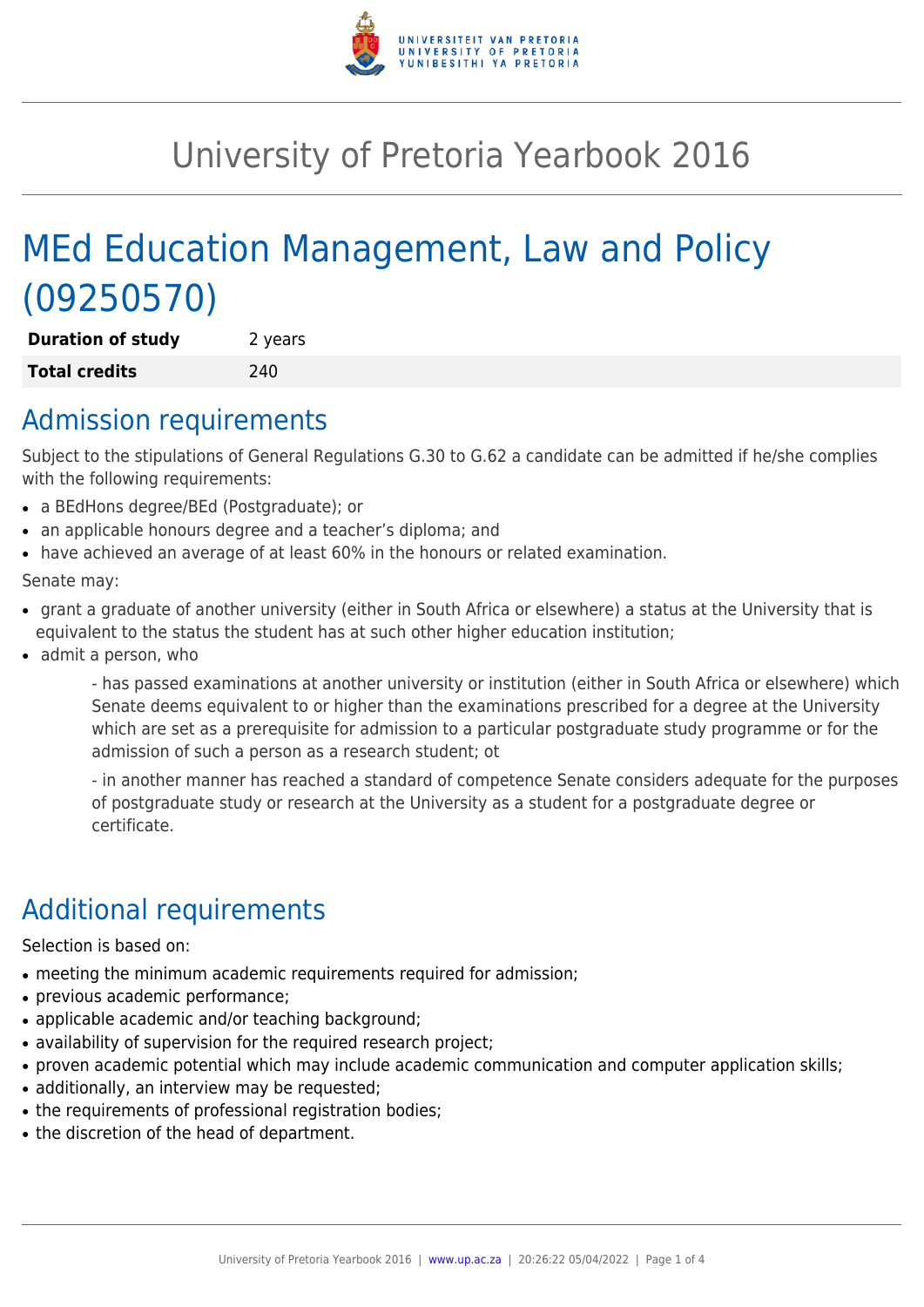

# Other programme-specific information

- Renewal of registration after the two-year period is permitted only under special circumstances in which case the head of department may give approval for a limited fixed extension of this period in terms of the set procedures.
- Students will be granted two opportunities to pass NMQ 800. Unsuccessful candidates will not be allowed to continue with the programme.
- This requirement applies to both the full research as well as the coursework master's degrees.

## Research information

All master's students must submit a dissertation or a mini-dissertation and must pass Research Proposal (NMQ 800). For the MEd research degree programmes, a dissertation on a topic approved by the Dean on the recommendation of the Head of department must be submitted, following the approval of a complete research proposal. A literature study is not acceptable.

- One publishable article based on the research that the student conducted for the dissertation or the minidissertation and approved by the supervisor, must be submitted. The article must be submitted at the offices of Student Administration before 15 February for the Autumn graduation ceremonies and before 15 July for the Spring graduation ceremonies.
- In addition to the copies referred to above, each successful student must submit a bound paper copy as well as two electronic copies of the approved mini-dissertation/dissertation to the Head: Student Administration in the format specified by the faculty and in accordance with the minimum standards set by the Department of Library Services
- (see http://upetd.up.ac.za/authors/ publish/ standards.htm#specs), before 15 February for the Autumn graduation ceremonies and before 15 July for the Spring graduation ceremonies. Failure to meet these deadlines will result in the degree being awarded during a subsequent series of graduation ceremonies.
- All students have to submit a research proposal during the first year of registration and defend it successfully before a panel of examiners appointed by the Dean, in collaboration with the Head of department, Supervisor and Research Coordinator, before they can start with the research.
- Students have to apply for ethical clearance to the Head of department and Ethics Committee and only commence with field work once the application for ethical clearance has been approved by the Ethics Committee.
- Students have to present a progress report on the research to the Supervisor annually. Continued reregistration depends on satisfactory annual progress.
- All students have to attend the research capacity building sessions on quantitative and qualitative research at master's level.

#### Pass with distinction

The MEd degree is conferred with distinction on a student who obtains at least 75% in the dissertation.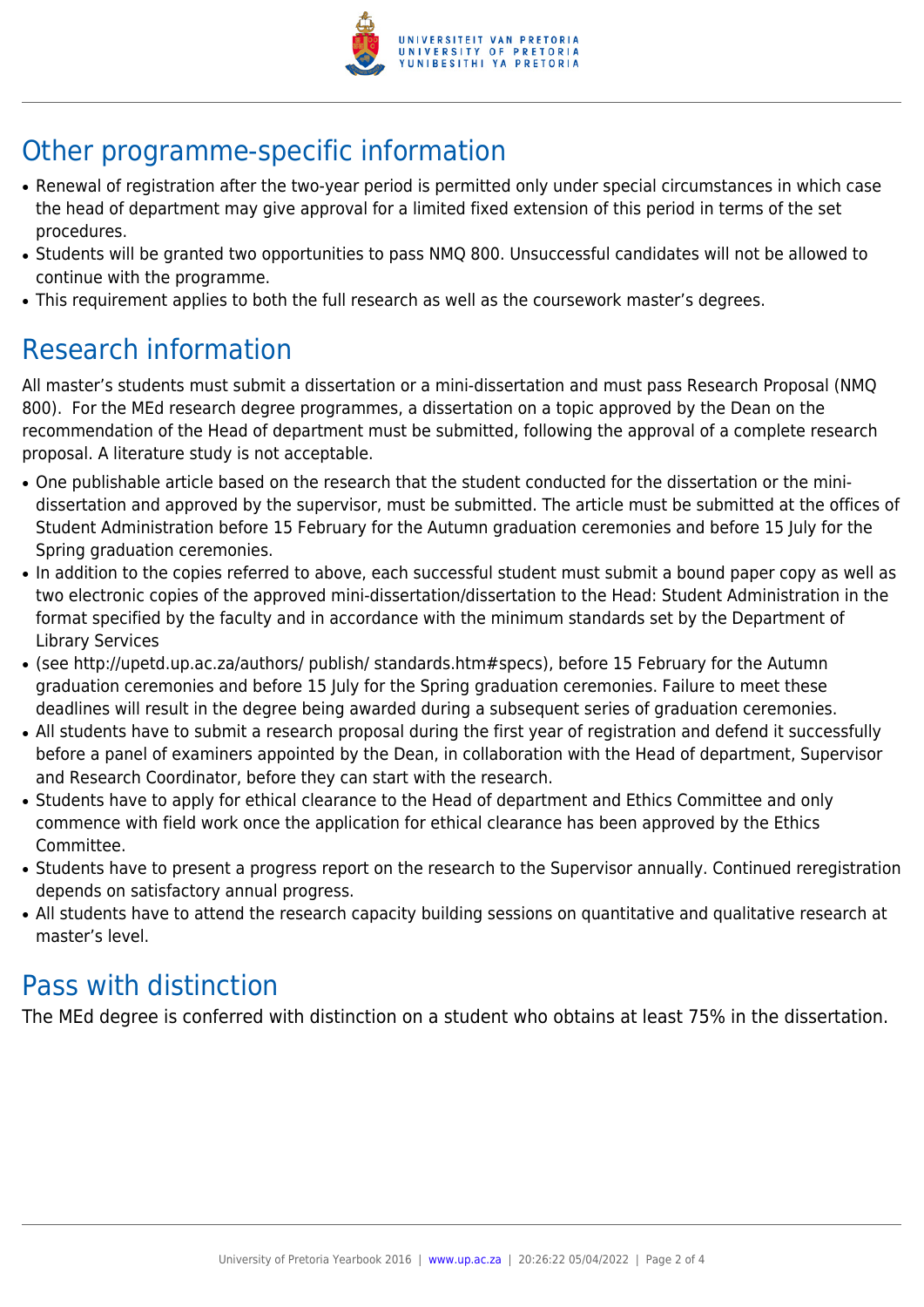

## Curriculum: Year 1

**Minimum credits: 30**

#### **Fundamental modules**

[Research proposal 800](https://www.up.ac.za/mechanical-and-aeronautical-engineering/yearbooks/2016/modules/view/NMQ 800) (NMQ 800) - Credits: 30.00